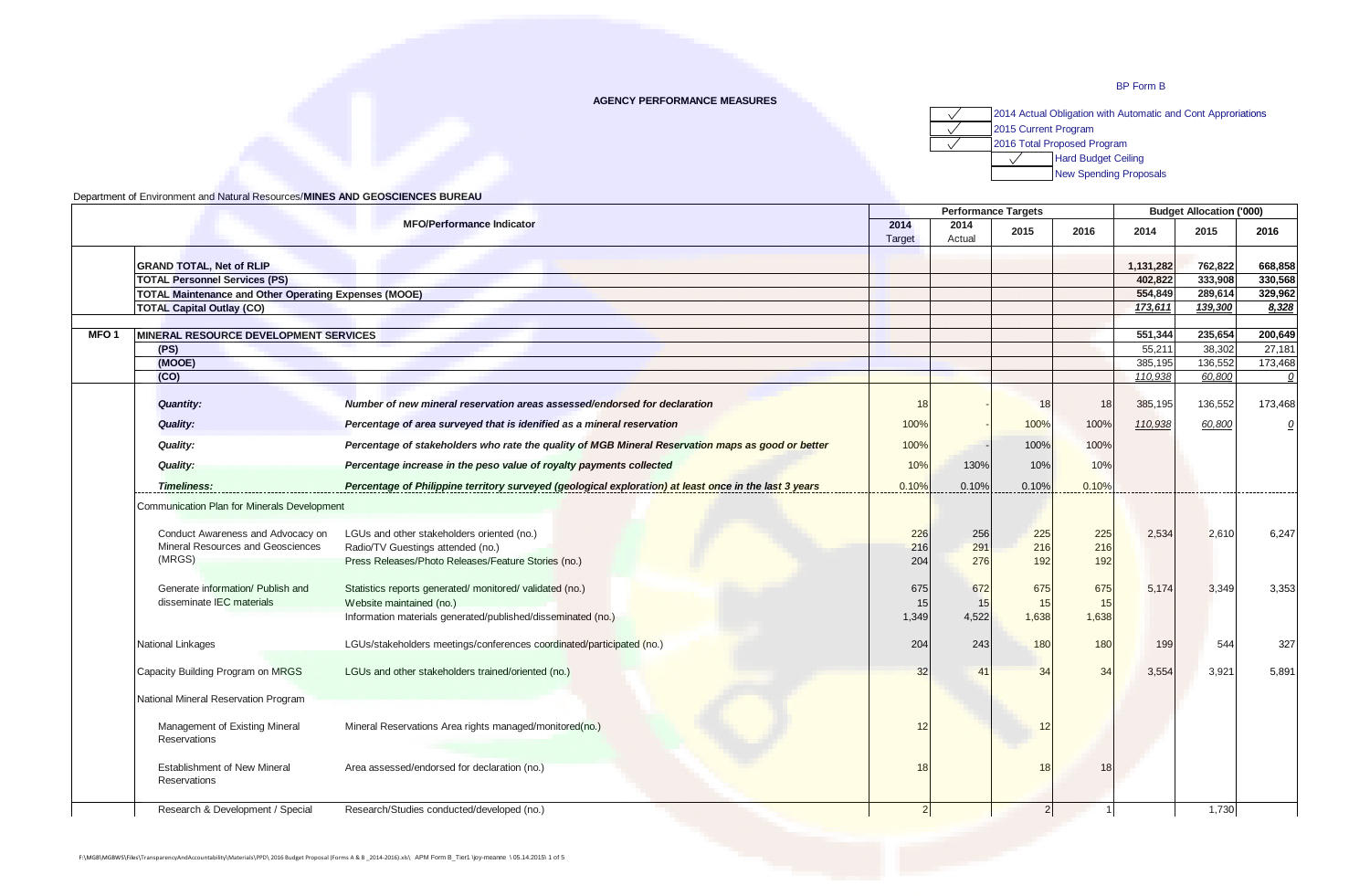# **AGENCY PERFORMANCE MEASURES**



|                                                          |                                                                          |                | <b>Performance Targets</b> |         |         |         | <b>Budget Allocation ('000)</b> |                          |  |  |
|----------------------------------------------------------|--------------------------------------------------------------------------|----------------|----------------------------|---------|---------|---------|---------------------------------|--------------------------|--|--|
|                                                          | <b>MFO/Performance Indicator</b>                                         | 2014<br>Target | 2014<br>Actual             | 2015    | 2016    | 2014    | 2015                            | 2016                     |  |  |
| Projects                                                 |                                                                          |                |                            |         |         |         |                                 |                          |  |  |
| <b>Mineral Reservation Program</b>                       | MGB Facilities/Equipments upgraded/maintained/enhanced (no.)             | $\mathsf{R}$   |                            |         | 17      |         | 3,267                           |                          |  |  |
| Administration                                           |                                                                          |                |                            |         |         |         |                                 |                          |  |  |
| Geohazard Assessment and Mapping                         |                                                                          |                |                            |         |         |         |                                 |                          |  |  |
| Land Field Mapping and Survey                            | <b>LGUs assessed</b>                                                     |                |                            |         |         |         |                                 |                          |  |  |
|                                                          | a) Municipality (no.)                                                    | 218            | 218                        |         |         | 84,801  |                                 |                          |  |  |
|                                                          | b)Relocation sites assessed (no.)                                        | 232            | 775                        |         |         | 75,210  |                                 |                          |  |  |
| Outsourcing/ Rationalization Plan/                       | <b>LGUs assessed</b>                                                     |                |                            |         |         |         |                                 |                          |  |  |
| <b>Additional Municipality</b>                           | a) Municipality (no.)                                                    | 466<br>466     | 466                        |         |         | 244,131 |                                 |                          |  |  |
|                                                          | Relocation sites assessed (no.)                                          |                | 466                        |         |         | 500     |                                 |                          |  |  |
| Vulnerability and Risk Assessment                        | LGUs assessed                                                            |                |                            |         |         |         |                                 |                          |  |  |
|                                                          | a) Municipality/Cities (no.)                                             |                |                            | 35      | 35      |         | 16,548<br>20,558                | 15,750<br>${\mathcal Q}$ |  |  |
| Updating of 1:10,000 scale geohazard                     | <b>LGUs assessed</b>                                                     |                |                            |         |         |         |                                 |                          |  |  |
| maps as a result of changes due to<br>natural calamities | a) Municipality/Cities (no.)                                             |                |                            | 20      | 20      |         | 5,000                           | 5,000                    |  |  |
|                                                          |                                                                          |                |                            |         |         |         |                                 |                          |  |  |
| IEC campaign on Geohazard and VRA<br>Maps                | Consultation/Workshops for Barangay Captains & Officials conducted (no.) |                |                            | 5,802   | 5,800   |         | 27,275                          | 29,000                   |  |  |
| <b>Detailed Sub-surface Assessment</b>                   | LGUs assessed                                                            |                |                            |         |         |         |                                 |                          |  |  |
|                                                          | a) Municipality/Cities (no.)                                             |                |                            | 15      |         |         | 7,500                           |                          |  |  |
| Coastal Geohazard and Impact of Climate                  | <b>LGUs assessed</b>                                                     |                |                            |         |         |         |                                 |                          |  |  |
|                                                          | a) Municipality/Cities (no.)                                             | 122            | 122                        | 166     | 186     | 12,738  | 25,659                          | 44,619                   |  |  |
| Geologic Mapping                                         |                                                                          |                |                            |         |         |         |                                 |                          |  |  |
| Geologic Quadrangle Mapping and                          | Area surveyed (ha.)                                                      | 30,000         | 30,000                     | 30,000  |         | 3,379   | 3,938                           | 20,000                   |  |  |
| Surveys                                                  | Quadrangle maps produced (no.)                                           |                |                            |         | 40      | 4,870   | 8,000                           | $\mathcal{Q}$            |  |  |
| <b>Laboratory Services</b>                               | Determinations Made (no.)                                                | 837,210        | 1,076,949                  | 834,582 | 834,582 | 16,281  | 21,974                          | 25,281                   |  |  |
|                                                          |                                                                          |                |                            |         |         | 2,500   | 242                             | $\Omega$                 |  |  |
| Groundwater Resource Assessment                          | LGUs assessed                                                            |                |                            |         |         |         |                                 |                          |  |  |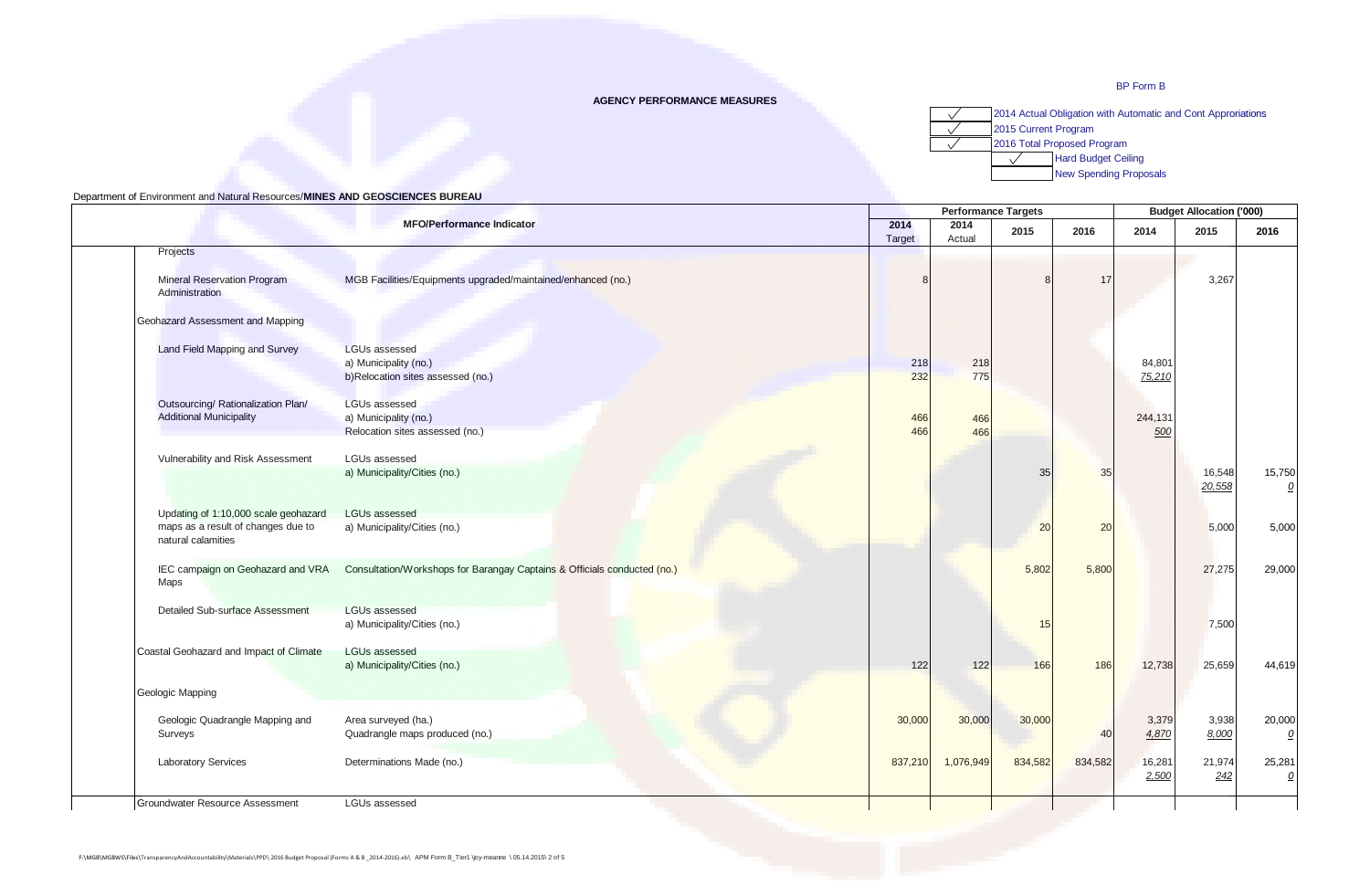## **AGENCY PERFORMANCE MEASURES**

2014 Actual Obligation with Automatic and Cont Approriations  $\sqrt{}$ 2015 Current Program  $\sqrt{}$ 2016 Total Proposed Program  $\sqrt{}$ Hard Budget Ceiling  $\sqrt{2}$ New Spending Proposals

|                  |                                                                                      |                                                                                                |                |       | <b>Performance Targets</b> |            |         |         |                          |
|------------------|--------------------------------------------------------------------------------------|------------------------------------------------------------------------------------------------|----------------|-------|----------------------------|------------|---------|---------|--------------------------|
|                  |                                                                                      | 2014<br>Target                                                                                 | 2014<br>Actual | 2015  | 2016                       | 2014       | 2015    | 2016    |                          |
|                  |                                                                                      | a) Municipality (no.)                                                                          | 36             | 61    | 58                         |            | 12,404  | 13,237  | 18,000                   |
|                  |                                                                                      | b) Province (no.)                                                                              |                |       |                            | 18         | 27,858  | 32,000  | $\overline{\mathcal{O}}$ |
| MFO <sub>2</sub> | <b>MINING REGULATION SERVICES</b>                                                    |                                                                                                |                |       |                            |            | 293,789 | 242,296 | 199,890                  |
|                  | (PS)                                                                                 |                                                                                                |                |       |                            |            | 178,920 | 153,413 | 137,194                  |
|                  | (MOOE)                                                                               |                                                                                                |                |       |                            |            | 84,869  | 61,383  | 62,696                   |
|                  | (CO)                                                                                 |                                                                                                |                |       |                            |            | 30.000  | 27,500  | 0                        |
|                  | <b>PI 1 Permit Issuance</b>                                                          |                                                                                                |                |       |                            |            |         |         |                          |
|                  | <b>Quantity:</b>                                                                     | Number of mining permits/contracts issued and agreements endorsed for approval                 | 3,331          | 5,369 | 3,507                      | 3,507      | 28,740  | 19,624  | 16,778                   |
|                  | <b>Timeliness:</b>                                                                   | Percentage of agreements entered into within 4 months from tendering                           | 90%            | 99.3% | 90%                        |            |         |         |                          |
|                  | Mineral Investment Promotion Program                                                 |                                                                                                |                |       |                            |            |         |         |                          |
|                  |                                                                                      | Issuance of mining contracts/permits and Issued/endorsed mining rights/contracts/permits (no.) |                |       |                            |            |         |         |                          |
|                  | other related permits                                                                | a) Agreements/contracts/permits (FTAA/MPSA/EP/ISAGP/SSMP/MPP/MOEP)                             | 790            | 1,358 | 846                        | 846        | 15,881  | 15,259  | 11,893                   |
|                  |                                                                                      | b) Other mining related permits                                                                | 2,541          | 4,011 | 2,661                      | 2,661      |         |         |                          |
|                  |                                                                                      | Declaration of Mining Project Feasibility endorsed for Approval (no.)                          |                | 10    |                            | $\epsilon$ |         |         |                          |
|                  | Development of Small-scale Mining                                                    | P/CMRB operationalized/reconstituted (no.)                                                     | 110            | 113   | 85                         | 85         | 12,859  | 4,365   | 4,885                    |
|                  |                                                                                      | Declaration of Minahang Bayan (no.)                                                            | 58             | 58    | 15                         | 15         |         |         |                          |
|                  |                                                                                      | Provinces inventoried for Small scale Mining sites (no.)                                       | 74             | 74    | 73                         | 73         |         |         |                          |
|                  |                                                                                      | <b>Technical Assistance</b>                                                                    |                |       |                            |            |         |         |                          |
|                  |                                                                                      | SSMiners/LGUs trained (no.)                                                                    | 26             | 29    | 27                         | 27         |         |         |                          |
|                  | PI 2 Monitoring                                                                      |                                                                                                |                |       |                            |            |         |         |                          |
|                  | <b>Quantity:</b>                                                                     | Number of sites and facilites monitored and/or inspected with reports issued                   | 1,197          | 1,216 | 1,067                      | 1,067      | 48,385  | 36,609  | 41,846                   |
|                  | Quality:                                                                             | Percentage of agreements with 1 or more violations over the last 3 years                       | 10%            | 1.8%  | 10%                        | 10%        | 30,000  | 27,500  | 0                        |
|                  | <b>Timeliness:</b>                                                                   | Percentage of sites that have been inspected more than twice in the last 2 years               | 100%           | 100%  | 100%                       | 100%       |         |         |                          |
|                  | Mining Industry Development Program                                                  |                                                                                                |                |       |                            |            |         |         |                          |
|                  |                                                                                      |                                                                                                |                |       |                            |            |         |         |                          |
|                  | Monitor/audit of approved mining                                                     | Permit areas/projects monitored (no.)                                                          |                |       |                            |            |         |         |                          |
|                  | contracts/permits as to compliance to the<br>implementation of approved Work Program | a) Work Program                                                                                | 593            | 601   | 550                        | 550        | 7,211   | 5,925   | 6,740                    |
|                  | and Safety, Health, Environment and Social                                           | b) Safety, Health, Environment and Social Programs                                             | 604            | 615   | 517                        | 517        | 25,953  | 13,587  | 22,028                   |
|                  | Programs                                                                             |                                                                                                |                |       |                            |            |         | 2,500   | $\mathcal Q$             |
|                  |                                                                                      | Permit areas/projects audited (no.)                                                            |                |       |                            |            |         |         |                          |
|                  |                                                                                      | a) Work Program                                                                                | 62             | 83    | 50                         | 50         | 2,372   | 2,430   | 1,254                    |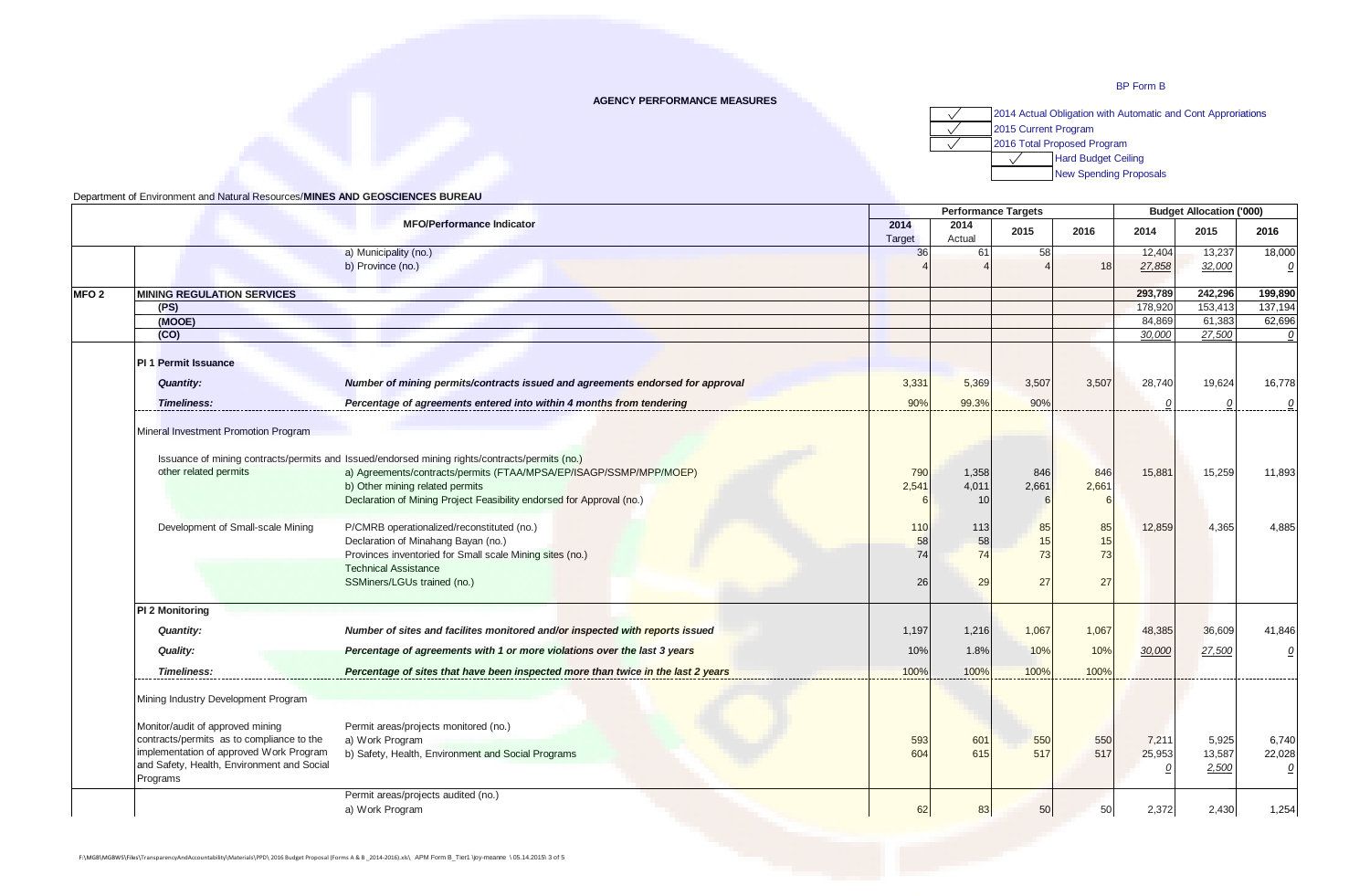## **AGENCY PERFORMANCE MEASURES**



|                                          |                                                                                                                           |                 | <b>Performance Targets</b> |      |      |                    | <b>Budget Allocation ('000)</b> |                        |  |
|------------------------------------------|---------------------------------------------------------------------------------------------------------------------------|-----------------|----------------------------|------|------|--------------------|---------------------------------|------------------------|--|
| <b>MFO/Performance Indicator</b>         |                                                                                                                           | 2014<br>Target  | 2014<br>Actual             | 2015 | 2016 | 2014               | 2015                            | 2016                   |  |
|                                          | b) Safety, Health, Environment and Social Programs                                                                        | 14              | 21                         | 20   | 20   | 3,330              | 3,181                           | 2,464                  |  |
|                                          |                                                                                                                           |                 |                            |      |      |                    |                                 |                        |  |
|                                          | Multi-Partite Monitoring Team (MMT) operationalized (no.)                                                                 | 191             | 235                        | 182  | 182  | 1,018              | 729                             | 410                    |  |
| Mine Rehabilitation Program              |                                                                                                                           |                 |                            |      |      |                    |                                 |                        |  |
| a. Bagacay Mine area                     | Reforestation of Peripheral site conducted (ha.)<br>(establishment, care and maintenance of area)                         | 70              | 70                         | 70   | 70   | 522                | 1,664                           | 592                    |  |
|                                          | Engineering Mitigating Measures implemented (no.)                                                                         |                 |                            |      |      | 3,109              | 2,754                           | 1,829                  |  |
|                                          | (Limestone Rock Dam enhancement, diversion channel/pipeline construction, Slope stabilization, etc.)                      |                 |                            |      |      | 7,000              |                                 |                        |  |
|                                          | Revegetation/Reforestation of Bagacay Mine Area conducted (ha.)                                                           | 40              |                            | 25   | 100  |                    | 58                              | 65                     |  |
|                                          |                                                                                                                           |                 |                            |      |      | 8,281              | 10,000                          | $\Omega$               |  |
| b. Other Abandoned/                      | Reconnaissance Survey of Abandoned/Inactive Closed Mine Sites (no.)                                                       |                 |                            |      |      |                    | 3,472                           |                        |  |
| <b>Inactive/Closed Mines</b>             | Risk Assessment of Abandoned/inactive mining areas/sites conducted (no.)<br>(Mine Environmental Management Plan prepared) |                 |                            |      |      | 3,919<br>9,719     | 159                             | 3,826                  |  |
|                                          | Implementation of Mine Environmental Management Plan (no.)                                                                |                 |                            |      |      | 28                 | 1,154<br>15,000                 | 1,253<br>$\mathcal{Q}$ |  |
| c. Marcopper                             | Mine Environmental Mgt. Plan prepared/implemented/monitored (no.)                                                         |                 |                            |      |      | 923<br>5,000       | 1,496                           | 1,385                  |  |
| <b>PI 3 Enforcement</b>                  |                                                                                                                           |                 |                            |      |      |                    |                                 |                        |  |
| <b>Quantity:</b>                         | Number of violations or complaints acted upon with reports issued                                                         | 197             | 278                        | 189  | 189  | 7,744              | 5,150                           | 4,072                  |  |
| Quality:                                 | Percentage of submitted reports that resulted in the issuance of notice of violations and penalties imposed               | 10%             | 15%                        | 10%  | 10%  |                    |                                 |                        |  |
| <b>Timeliness:</b>                       | Percentage of complaints or detected violations that are acted upon earlier than the prescribed period                    | 90%             | 100%                       | 90%  | 90%  |                    |                                 |                        |  |
| Resolution of Complaints/Cases/Conflicts | Complaints/Cases/conflicts investigated/resolved (no.)                                                                    |                 |                            |      |      |                    |                                 |                        |  |
|                                          | a) MGB                                                                                                                    | 167             | 240                        | 161  | 161  | 7,744              | 5,150                           | 4,072                  |  |
|                                          | b) Panel of Arbitrators (PAs)                                                                                             | 30              | 38                         | 28   | 28   |                    |                                 |                        |  |
| Anti-Illegal Mining                      | Illegal mining sites with CDO issued/implemented (no.)                                                                    | 30 <sup>1</sup> | 86                         | 58   | 58   |                    |                                 |                        |  |
|                                          | Complaints/Charges filed with the Provincial Prosecutors Office (no.)                                                     |                 |                            | 15   | 15   |                    |                                 |                        |  |
| (FS)                                     |                                                                                                                           |                 |                            |      |      | 273,644<br>168,691 | 284,872<br>142,193              | 268,319<br>166,193     |  |
|                                          |                                                                                                                           |                 |                            |      |      |                    |                                 |                        |  |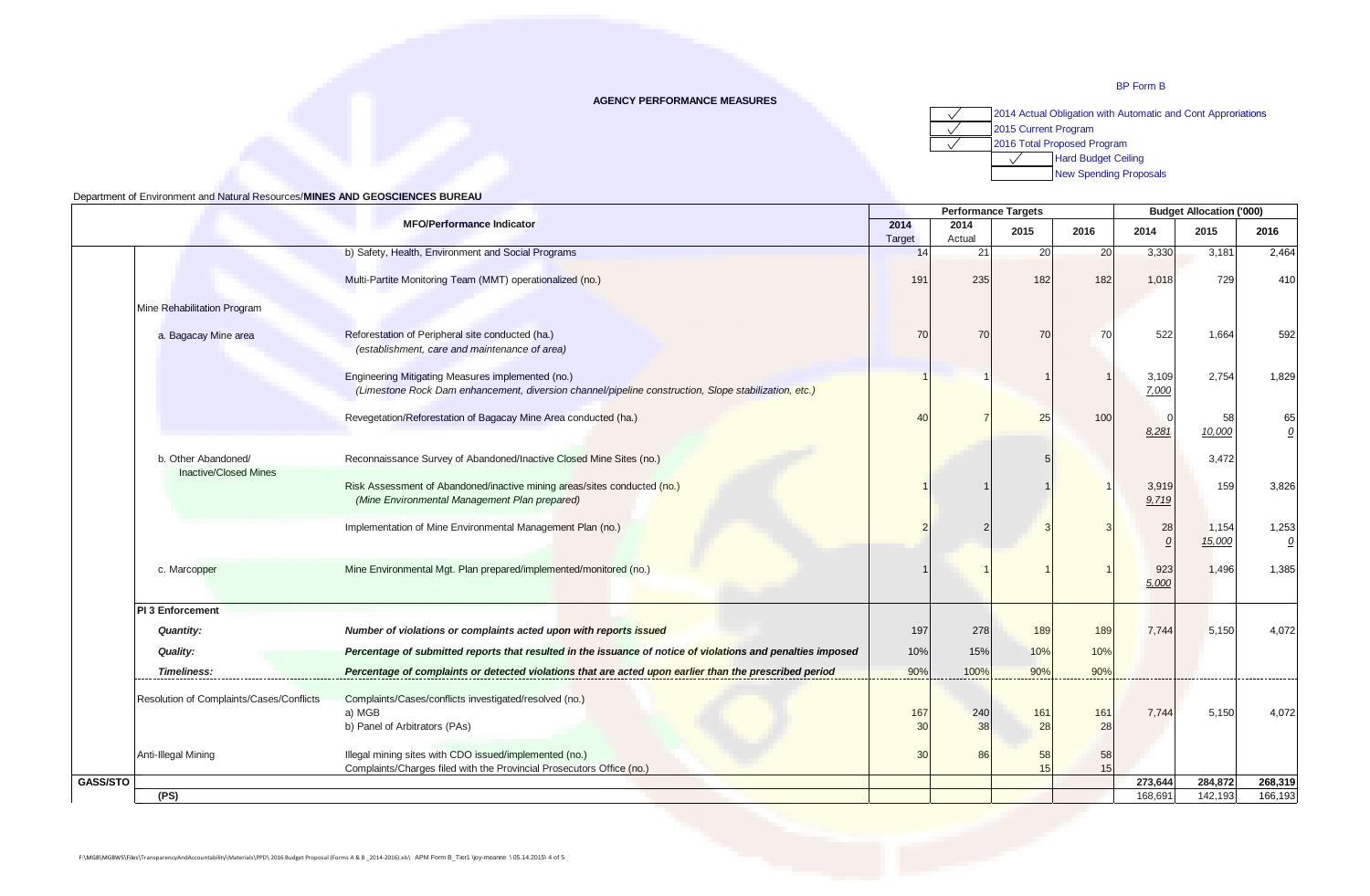## **AGENCY PERFORMANCE MEASURES**



# Department of Environment and Natural Resources/**MINES AND GEOSCIENCES BUREAU**

|                                             |                |                | <b>Performance Targets</b> | <b>Budget Allocation ('000)</b> |         |         |         |
|---------------------------------------------|----------------|----------------|----------------------------|---------------------------------|---------|---------|---------|
| <b>MFO/Performance Indicator</b>            | 2014<br>Target | 2014<br>Actual | 2015                       | 2016                            | 2014    | 2015    | 2016    |
| (MOOE)                                      |                |                |                            |                                 | 72,800  | 91,679  | 93,798  |
| (CO)                                        |                |                |                            |                                 | 32, 153 | 51,000  | 8,328   |
| General Administration and Support Services |                |                |                            |                                 | 178,194 | 189,534 | 197,647 |
| (PS)                                        |                |                |                            |                                 | 94,662  | 82,429  | 125,805 |
| (MOOE)                                      |                |                |                            |                                 | 56,144  | 62,105  | 63,514  |
| (CO)                                        |                |                |                            |                                 | 27,388  | 45,000  | 8,328   |
| <b>Support to Operations</b>                |                |                |                            |                                 | 95,450  | 95,338  | 70,672  |
| (PS)                                        |                |                |                            |                                 | 74,029  | 59,764  | 40,388  |
| (MOOE)                                      |                |                |                            |                                 | 16,656  | 29,574  | 30,284  |
| (CO)                                        |                |                |                            |                                 | 4,765   | 6,000   |         |

| <b>CONTINUING</b> | <b>GAPPROPRIATIONS</b> |  | 12,505                                   |  |
|-------------------|------------------------|--|------------------------------------------|--|
|                   | (PS)                   |  |                                          |  |
|                   | (MOOE)                 |  | $\cdot$ $\cdot$ $\sim$ $\sim$<br>טטט, וו |  |
|                   | (CO)                   |  | -520 I                                   |  |

**RLIP 76,171 32,548 31,961**

| Prepared by:                                                                                                                                                         |                                              | Approved by:                       |
|----------------------------------------------------------------------------------------------------------------------------------------------------------------------|----------------------------------------------|------------------------------------|
| <b>GLENN MARCELO C. NOBLE</b><br>Chief, Planning and Policy Division                                                                                                 | ELOISA L. LEGASPI<br>Chief, Finance Division | <b>LEO L. JASARENO</b><br>Director |
|                                                                                                                                                                      |                                              |                                    |
|                                                                                                                                                                      |                                              |                                    |
|                                                                                                                                                                      |                                              |                                    |
| F:\MGB\MGBWS\Files\TransparencyAndAccountability\Materials\PPD\ 2016 Budget Proposal (Forms A & B _2014-2016).xls\ APM Form B_Tier1 \joy-meanne \ 05.14.2015\ 5 of 5 |                                              |                                    |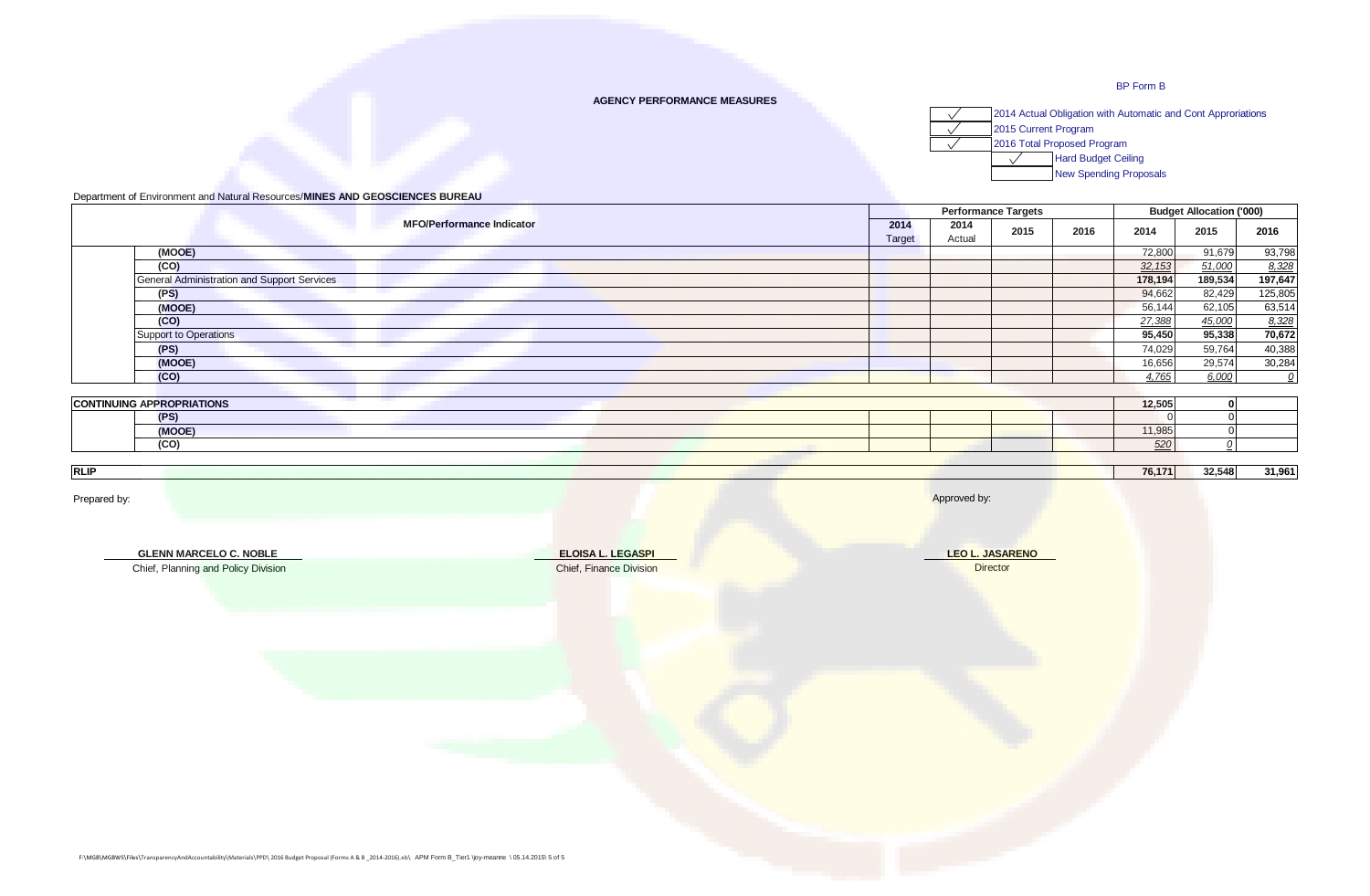#### **AGENCY PERFORMANCE MEASURES**



|                  |                                                                                                  |                                                                                                            |                | <b>Performance Targets</b> |      |         | <b>Budget Allocation ('000)</b> |         |                  |
|------------------|--------------------------------------------------------------------------------------------------|------------------------------------------------------------------------------------------------------------|----------------|----------------------------|------|---------|---------------------------------|---------|------------------|
|                  |                                                                                                  | <b>MFO/Performance Indicator</b>                                                                           | 2014<br>Target | 2014<br>Actual             | 2015 | 2016    | 2014                            | 2015    | 2016             |
|                  | <b>GRAND TOTAL, Net of RLIP</b>                                                                  |                                                                                                            |                |                            |      |         |                                 |         | 1,124,135        |
|                  | <b>TOTAL Personnel Services (PS)</b>                                                             |                                                                                                            |                |                            |      |         |                                 |         | 484,573          |
|                  | <b>TOTAL Maintenance and Other Operating Expenses (MOOE)</b>                                     |                                                                                                            |                |                            |      |         |                                 |         | 449,058          |
|                  | <b>TOTAL Capital Outlay (CO)</b>                                                                 |                                                                                                            |                |                            |      |         |                                 |         | 190,504          |
|                  |                                                                                                  |                                                                                                            |                |                            |      |         |                                 |         |                  |
| MFO <sub>1</sub> | MINERAL RESOURCE DEVELOPMENT SERVICES                                                            |                                                                                                            |                |                            |      |         |                                 |         | 524,282          |
|                  | (PS)                                                                                             |                                                                                                            |                |                            |      |         |                                 |         | 104,804          |
|                  | (MOOE)                                                                                           |                                                                                                            |                |                            |      |         |                                 |         | 397,298          |
|                  | (CO)                                                                                             |                                                                                                            |                |                            |      |         |                                 |         | 22,180           |
|                  |                                                                                                  |                                                                                                            |                |                            |      |         |                                 |         |                  |
|                  | <b>Quantity:</b>                                                                                 | Number of new mineral reservation areas assessed/endorsed for declaration                                  |                |                            |      |         |                                 |         | 397,298          |
|                  | <b>Quality:</b>                                                                                  | Percentage of area surveyed that is idenified as a mineral reservation                                     |                |                            |      |         |                                 |         | 22,180           |
|                  | <b>Quality:</b>                                                                                  | Percentage of stakeholders who rate the quality of MGB Mineral Reservation maps as good or better          |                |                            |      |         |                                 |         |                  |
|                  | <b>Quality:</b>                                                                                  | Percentage increase in the peso value of royalty payments collected                                        |                |                            |      |         |                                 |         |                  |
|                  | Timeliness:                                                                                      | Percentage of Philippine territory surveyed (geological exploration) at least once in the last 3 years     |                |                            |      |         |                                 |         |                  |
|                  | Geohazard Assessment and Mapping<br>Vulnerability and Risk Assessment                            | LGUs assessed<br>a) Municipality/Cities (no.)                                                              |                |                            |      | 165     |                                 |         | 136,723<br>9.000 |
|                  | Updating of 1:10,000 scale geohazard<br>maps as a result of changes due to<br>natural calamities | <b>LGUs assessed</b><br>a) Municipality/Cities (no.)                                                       |                |                            |      |         |                                 |         |                  |
|                  | <b>Maps</b>                                                                                      | IEC campaign on Geohazard and VRA Consultation/Workshops for Barangay Captains & Officials conducted (no.) |                |                            |      | 16,228  |                                 |         | 81,140           |
|                  | Printing of 1:10,000 scale Geohazard<br>Maps & VRA Maps                                          | Map sheets printed (no.)                                                                                   |                |                            |      | 101,000 | 101,000                         | 101,000 | 101,000          |
|                  | Detailed Sub-surface Assessment                                                                  | <b>LGUs assessed</b>                                                                                       |                |                            |      |         |                                 |         |                  |
|                  |                                                                                                  | a) Municipality/Cities (no.)                                                                               |                |                            |      | 15      |                                 |         | 7,875<br>11,600  |
|                  | Production of 3D Map                                                                             | Map sheets produced (no.)                                                                                  |                |                            |      | 10,040  |                                 |         | 50,200           |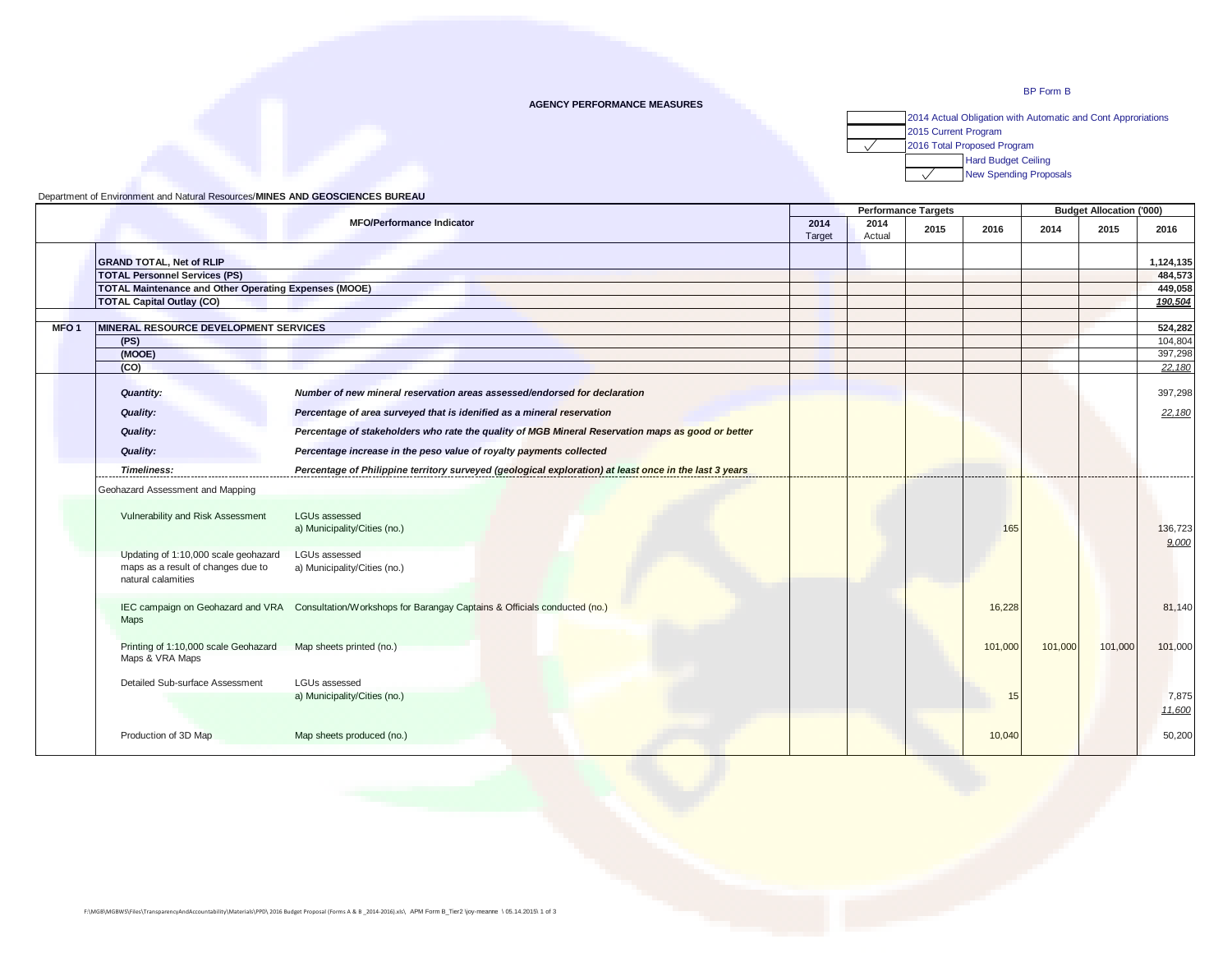#### **AGENCY PERFORMANCE MEASURES**



|                  | 2014                                       |                                                                                                      |        |                | <b>Performance Targets</b> |         |      | <b>Budget Allocation ('000)</b> |                 |
|------------------|--------------------------------------------|------------------------------------------------------------------------------------------------------|--------|----------------|----------------------------|---------|------|---------------------------------|-----------------|
|                  |                                            | <b>MFO/Performance Indicator</b>                                                                     |        | 2014<br>Actual | 2015                       | 2016    | 2014 | 2015                            | 2016            |
|                  | Geologic Mapping                           |                                                                                                      | Target |                |                            |         |      |                                 |                 |
|                  |                                            |                                                                                                      |        |                |                            |         |      |                                 |                 |
|                  | Geologic Quadrangle Mapping and<br>Surveys | Area surveyed (ha.)<br>Quadrangle maps produced (no.)                                                |        |                |                            | 150,000 |      |                                 | 20,360<br>1,580 |
|                  | (Offshore Mineral Exploration              |                                                                                                      |        |                |                            |         |      |                                 |                 |
|                  | Program- Coastal & Offshore                |                                                                                                      |        |                |                            |         |      |                                 |                 |
|                  | <b>Geological Studies)</b>                 |                                                                                                      |        |                |                            |         |      |                                 |                 |
| MFO <sub>2</sub> | <b>MINING REGULATION SERVICES</b>          |                                                                                                      |        |                |                            |         |      |                                 | 331,246         |
|                  | (PS)                                       |                                                                                                      |        |                |                            |         |      |                                 | 188,376         |
|                  | (MOOE)                                     |                                                                                                      |        |                |                            |         |      |                                 | 10,125          |
|                  | (CO)                                       |                                                                                                      |        |                |                            |         |      |                                 | 132,745         |
|                  | <b>PI 1 Permit Issuance</b>                |                                                                                                      |        |                |                            |         |      |                                 |                 |
|                  | <b>Quantity:</b>                           | Number of mining permits/contracts issued and agreements endorsed for approval                       |        |                |                            |         |      |                                 | $\Omega$        |
|                  | <b>Timeliness:</b>                         | Percentage of agreements entered into within 4 months from tendering                                 |        |                |                            |         |      |                                 | 110,000         |
|                  |                                            |                                                                                                      |        |                |                            |         |      |                                 |                 |
|                  | Mineral Investment Promotion Program       |                                                                                                      |        |                |                            |         |      |                                 |                 |
|                  | Issuance of mining contracts/permits       | Issued/endorsed mining rights/contracts/permits (no.)                                                |        |                |                            |         |      |                                 |                 |
|                  | and other related permits                  | a) Agreements/contracts/permits (FTAA/MPSA/EP/ISAGP/SSMP/MPP/MOEP)                                   |        |                |                            |         |      |                                 |                 |
|                  | (Collation/Validation of Mineral           |                                                                                                      |        |                |                            |         |      |                                 | 110,000         |
|                  | <b>Resources/Reserve Data)</b>             |                                                                                                      |        |                |                            |         |      |                                 |                 |
|                  |                                            | b) Other mining related permits                                                                      |        |                |                            |         |      |                                 |                 |
|                  |                                            | Declaration of Mining Project Feasibility endorsed for Approval (no.)                                |        |                |                            |         |      |                                 |                 |
|                  | PI 2 Monitoring                            |                                                                                                      |        |                |                            |         |      |                                 |                 |
|                  | <b>Quantity:</b>                           | Number of sites and facilites monitored and/or inspected with reports issued                         |        |                |                            |         |      |                                 | $\Omega$        |
|                  | <b>Quality:</b>                            | Percentage of agreements with 1 or more violations over the last 3 years                             |        |                |                            |         |      |                                 | 20,000          |
|                  | <b>Timeliness:</b>                         | Percentage of sites that have been inspected more than twice in the last 2 years                     |        |                |                            |         |      |                                 |                 |
|                  | Mine Rehabilitation Program                |                                                                                                      |        |                |                            |         |      |                                 |                 |
|                  | a. Bagacay Mine area                       |                                                                                                      |        |                |                            |         |      |                                 |                 |
|                  |                                            | Reforestation of Peripheral site conducted (ha.)<br>(establishment, care and maintenance of area)    |        |                |                            |         |      |                                 |                 |
|                  |                                            | Engineering Mitigating Measures implemented (no.)                                                    |        |                |                            |         |      |                                 |                 |
|                  |                                            | (Limestone Rock Dam enhancement, diversion channel/pipeline construction, Slope stabilization, etc.) |        |                |                            |         |      |                                 |                 |
|                  | (Continuing Implementation of              | Revegetation/Reforestation of Bagacay Mine Area conducted (ha.)                                      |        |                |                            |         |      |                                 | 5,000           |
|                  | <b>Rehabilitation Plan)</b>                |                                                                                                      |        |                |                            |         |      |                                 |                 |
|                  | b. Other Abandoned/                        | Reconnaissance Survey of Abandoned/Inactive Closed Mine Sites (no.)                                  |        |                |                            |         |      |                                 |                 |
|                  | <b>Inactive/Closed Mines</b>               |                                                                                                      |        |                |                            |         |      |                                 |                 |
|                  |                                            | Risk Assessment of Abandoned/inactive mining areas/sites conducted (no.)                             |        |                |                            |         |      |                                 |                 |
|                  |                                            | (Mine Environmental Management Plan prepared)                                                        |        |                |                            |         |      |                                 |                 |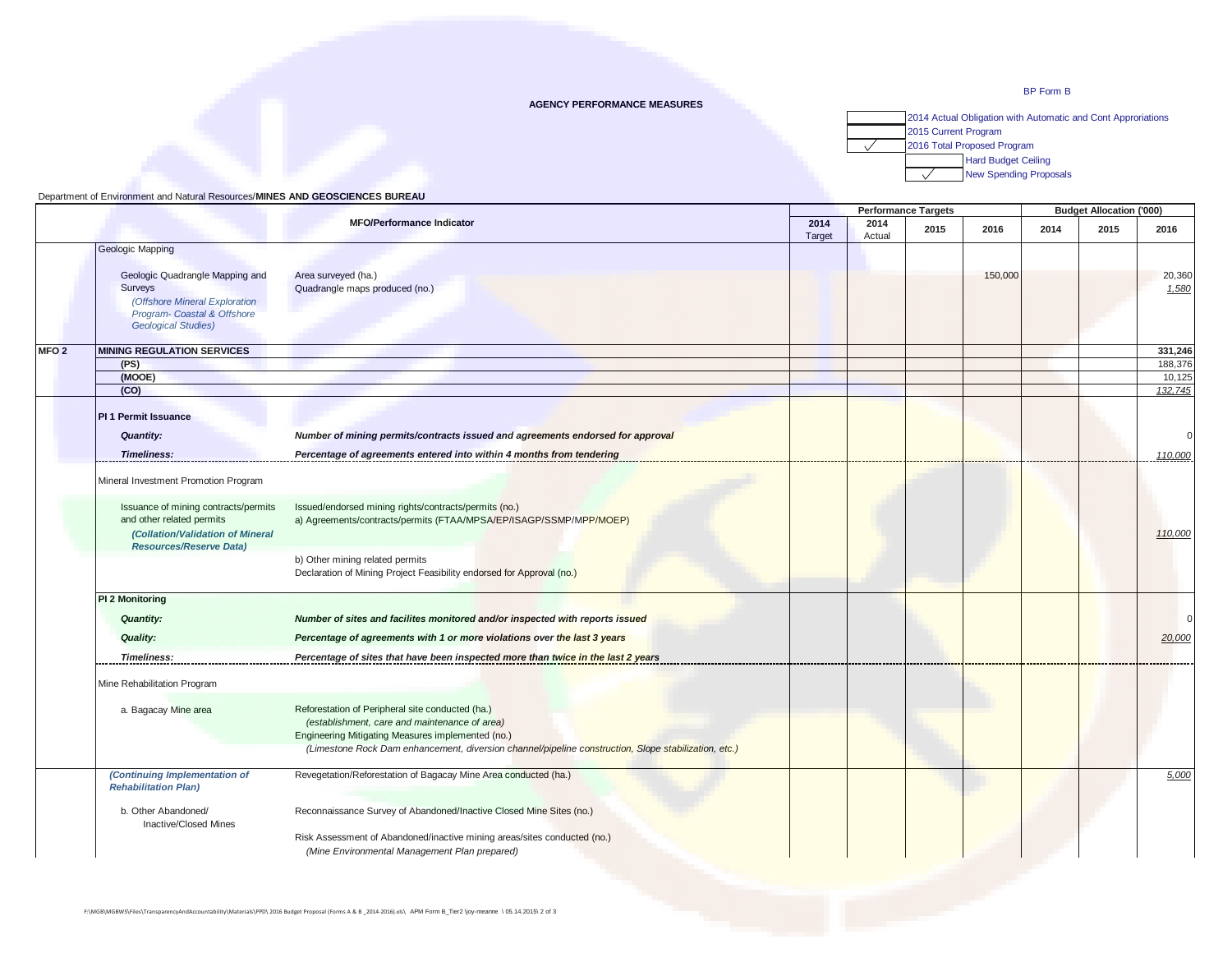#### **AGENCY PERFORMANCE MEASURES**



### Department of Environment and Natural Resources/**MINES AND GEOSCIENCES BUREAU**

|                                                              |                                                                                                             |  |                | <b>Performance Targets</b> | <b>Budget Allocation ('000)</b> |      |      |         |
|--------------------------------------------------------------|-------------------------------------------------------------------------------------------------------------|--|----------------|----------------------------|---------------------------------|------|------|---------|
|                                                              | <b>MFO/Performance Indicator</b>                                                                            |  | 2014<br>Actual | 2015                       | 2016                            | 2014 | 2015 | 2016    |
| (Continuing Implementation of<br><b>Rehabilitation Plan)</b> | Implementation of Mine Environmental Management Plan (no.)                                                  |  |                |                            |                                 |      |      | 15,000  |
| c. Marcopper                                                 | Mine Environmental Mgt. Plan prepared/implemented/monitored (no.)                                           |  |                |                            |                                 |      |      |         |
| <b>PI 3 Enforcement</b>                                      |                                                                                                             |  |                |                            |                                 |      |      |         |
| <b>Quantity:</b>                                             | Number of violations or complaints acted upon with reports issued                                           |  |                |                            |                                 |      |      | 10,125  |
| <b>Quality:</b>                                              | Percentage of submitted reports that resulted in the issuance of notice of violations and penalties imposed |  |                |                            |                                 |      |      | 2,745   |
| <b>Timeliness:</b>                                           | Percentage of complaints or detected violations that are acted upon earlier than the prescribed period      |  |                |                            |                                 |      |      |         |
| <b>Anti-Illegal Mining</b>                                   | Illegal mining sites with CDO issued/implemented (no.)                                                      |  |                |                            | 30                              |      |      | 10,125  |
|                                                              | Complaints/Charges filed with the Provincial Prosecutors Office (no.)                                       |  |                |                            |                                 |      |      | 2,745   |
| GASS/STO                                                     |                                                                                                             |  |                |                            |                                 |      |      | 268,607 |
| (PS)                                                         |                                                                                                             |  |                |                            |                                 |      |      | 191,393 |
| (MOOE)                                                       |                                                                                                             |  |                |                            |                                 |      |      | 41,635  |
| (CO)                                                         |                                                                                                             |  |                |                            |                                 |      |      | 35,579  |
| General Administration and Support Services                  |                                                                                                             |  |                |                            |                                 |      |      | 197,435 |
| (PS)                                                         |                                                                                                             |  |                |                            |                                 |      |      | 132,738 |
| (MOOE)                                                       |                                                                                                             |  |                |                            |                                 |      |      | 35,401  |
| (CO)                                                         |                                                                                                             |  |                |                            |                                 |      |      | 29,296  |
| Support to Operations                                        |                                                                                                             |  |                |                            |                                 |      |      | 71,172  |
| (PS)                                                         |                                                                                                             |  |                |                            |                                 |      |      | 58,655  |
| (MOOE)                                                       |                                                                                                             |  |                |                            |                                 |      |      | 6,234   |
| (CO)                                                         |                                                                                                             |  |                |                            |                                 |      |      | 6,283   |

Prepared by: Approved by: Approved by: Approved by: Approved by: Approved by: Approved by: Approved by: Approved by: Approved by: Approved by: Approved by: Approved by: Approved by: Approved by: Approved by: Approved by: A

**GLENN MARCELO C. NOBLE**

**ELOISA L. LEGASPI** Chief, Finance Division Chief, Planning and Policy Division Director Division Chief, Finance Division Director Director

**LEO L. JASARENO**

F:\MGB\MGBWS\Files\TransparencyAndAccountability\Materials\PPD\ 2016 Budget Proposal (Forms A & B \_2014-2016).xls\ APM Form B\_Tier2 \joy-meanne \ 05.14.2015\ 3 of 3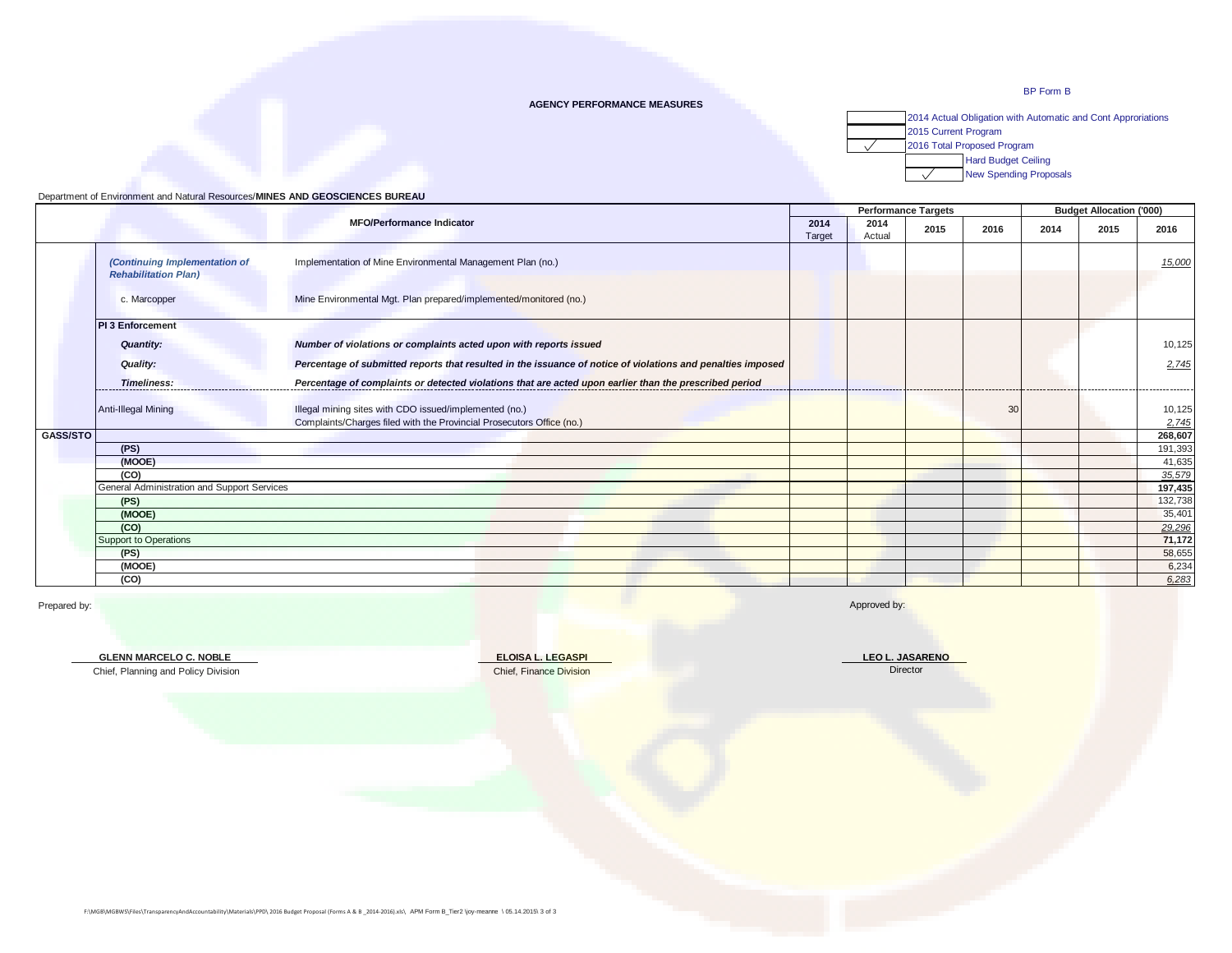## **AGENCY PERFORMANCE MEASURES**

2014 Actual Obligation with Automatic and Cont Approriations  $\sqrt{}$ 

2015 Current Program *(with SAGF & RLIP)*

2016 Total Proposed Program

 $\sqrt{}$  $\sqrt{}$ 

> $\sqrt{2}$ Hard Budget Ceiling *(with SAGF & RLIP)*

New Spending Proposals

| Department of Environment and Natural Resources/MINES AND GEOSCIENCES BUREAU |  |  |
|------------------------------------------------------------------------------|--|--|
|                                                                              |  |  |

|                  |                                                                                  |                                                                                                                                                      |                    |                    | <b>Performance Targets</b> |                    | <b>Budget Allocation ('000)</b> |                 |                    |
|------------------|----------------------------------------------------------------------------------|------------------------------------------------------------------------------------------------------------------------------------------------------|--------------------|--------------------|----------------------------|--------------------|---------------------------------|-----------------|--------------------|
|                  |                                                                                  | <b>MFO/Performance Indicator</b>                                                                                                                     | 2014<br>Target     | 2014<br>Actual     | 2015                       | 2016               | 2014                            | 2015            | 2016               |
|                  | <b>GRAND TOTAL, with SAGF &amp; RLIP</b>                                         |                                                                                                                                                      |                    |                    |                            |                    | 1,207,453                       | 819,579         | 725,028            |
|                  | <b>TOTAL Personnel Services (PS)</b>                                             |                                                                                                                                                      |                    |                    |                            |                    | 478,993                         | 366.456         | 362,529            |
|                  | <b>TOTAL Maintenance and Other Operating Expenses (MOOE)</b>                     |                                                                                                                                                      |                    |                    |                            |                    | 554,849                         | 293,623         | 333,971            |
|                  | <b>TOTAL Capital Outlay (CO)</b>                                                 |                                                                                                                                                      |                    |                    |                            |                    | 173,611                         | 159,500         | 28,528             |
|                  |                                                                                  |                                                                                                                                                      |                    |                    |                            |                    |                                 |                 |                    |
| MFO <sub>1</sub> | MINERAL RESOURCE DEVELOPMENT SERVICES                                            |                                                                                                                                                      |                    |                    |                            |                    | 551,344                         | 259,863         | 224,858            |
|                  | (PS)                                                                             |                                                                                                                                                      |                    |                    |                            |                    | 55.211                          | 38,302          | 27,181             |
|                  | (MOOE)                                                                           |                                                                                                                                                      |                    |                    |                            |                    | 385,195                         | 140,561         | 177,477            |
|                  | (CO)                                                                             |                                                                                                                                                      |                    |                    |                            |                    | 110,938                         | 81,000          | 20,200             |
|                  | <b>Quantity:</b>                                                                 | Number of new mineral reservation areas assessed/endorsed for declaration                                                                            | 18                 |                    | 18                         | 18                 | 385,195                         | 140,561         | 177,477            |
|                  | <b>Quality:</b>                                                                  | Percentage of area surveyed that is idenified as a mineral reservation                                                                               | 100%               |                    | 100%                       | 100%               | 110,938                         | 81,000          | 20,200             |
|                  | <b>Quality:</b>                                                                  | Percentage of stakeholders who rate the quality of MGB Mineral Reservation maps as good or better                                                    | 100%               |                    | 100%                       | 100%               |                                 |                 |                    |
|                  | <b>Quality:</b>                                                                  | Percentage increase in the peso value of royalty payments collected                                                                                  | 10%                | 130%               | 10%                        | 10%                |                                 |                 |                    |
|                  | <b>Timeliness:</b>                                                               | Percentage of Philippine territory surveyed (geological exploration) at least once in the last 3 years                                               | 0.10%              | 0.10%              | 0.10%                      | 0.10%              |                                 |                 |                    |
|                  | Communication Plan for Minerals Development                                      |                                                                                                                                                      |                    |                    |                            |                    |                                 |                 |                    |
|                  | Conduct Awareness and Advocacy on<br>Mineral Resources and Geosciences<br>(MRGS) | LGUs and other stakeholders oriented (no.)<br>Radio/TV Guestings attended (no.)<br>Press Releases/Photo Releases/Feature Stories (no.)               | 226<br>216<br>204  | 256<br>291<br>276  | 225<br>216<br>192          | 225<br>216<br>192  | 2,534                           | 2,610           | 6,247              |
|                  | Generate information/ Publish and<br>disseminate IEC materials                   | Statistics reports generated/ monitored/ validated (no.)<br>Website maintained (no.)<br>Information materials generated/published/disseminated (no.) | 675<br>15<br>1,349 | 672<br>15<br>4,522 | 675<br>15<br>1,638         | 675<br>15<br>1,638 | 5,174                           | 3,349           | 3,353              |
|                  | National Linkages                                                                | LGUs/stakeholders meetings/conferences coordinated/participated (no.)                                                                                | 204                | 243                | 180                        | 180                | 199                             | 544             | 327                |
|                  | Capacity Building Program on MRGS                                                | LGUs and other stakeholders trained/oriented (no.)                                                                                                   | 32                 | 41                 | 34                         | 34                 | 3,554                           | 3,921           | 5,891              |
|                  | National Mineral Reservation Program                                             |                                                                                                                                                      |                    |                    |                            |                    |                                 |                 |                    |
|                  | Management of Existing Mineral<br><b>Reservations</b>                            | Mineral Reservations Area rights managed/monitored(no.)                                                                                              | 12                 |                    | 12                         |                    |                                 |                 |                    |
|                  | <b>Establishment of New Mineral</b><br>Reservations                              | Area assessed/endorsed for declaration (no.)                                                                                                         | 18                 |                    | 18                         | 18                 |                                 | 3,534           | 3,659              |
|                  | Research & Development / Special<br>Projects                                     | Research/Studies conducted/developed (no.)                                                                                                           |                    |                    | $\overline{2}$             |                    |                                 | 2,130           | 350                |
|                  | Mineral Reservation Program<br>Administration                                    | MGB Facilities/Equipments upgraded/maintained/enhanced (no.)                                                                                         |                    |                    | 8                          | 17                 |                                 | 3,342<br>20,200 | $\Omega$<br>20,200 |
|                  | Geohazard Assessment and Mapping                                                 |                                                                                                                                                      |                    |                    |                            |                    |                                 |                 |                    |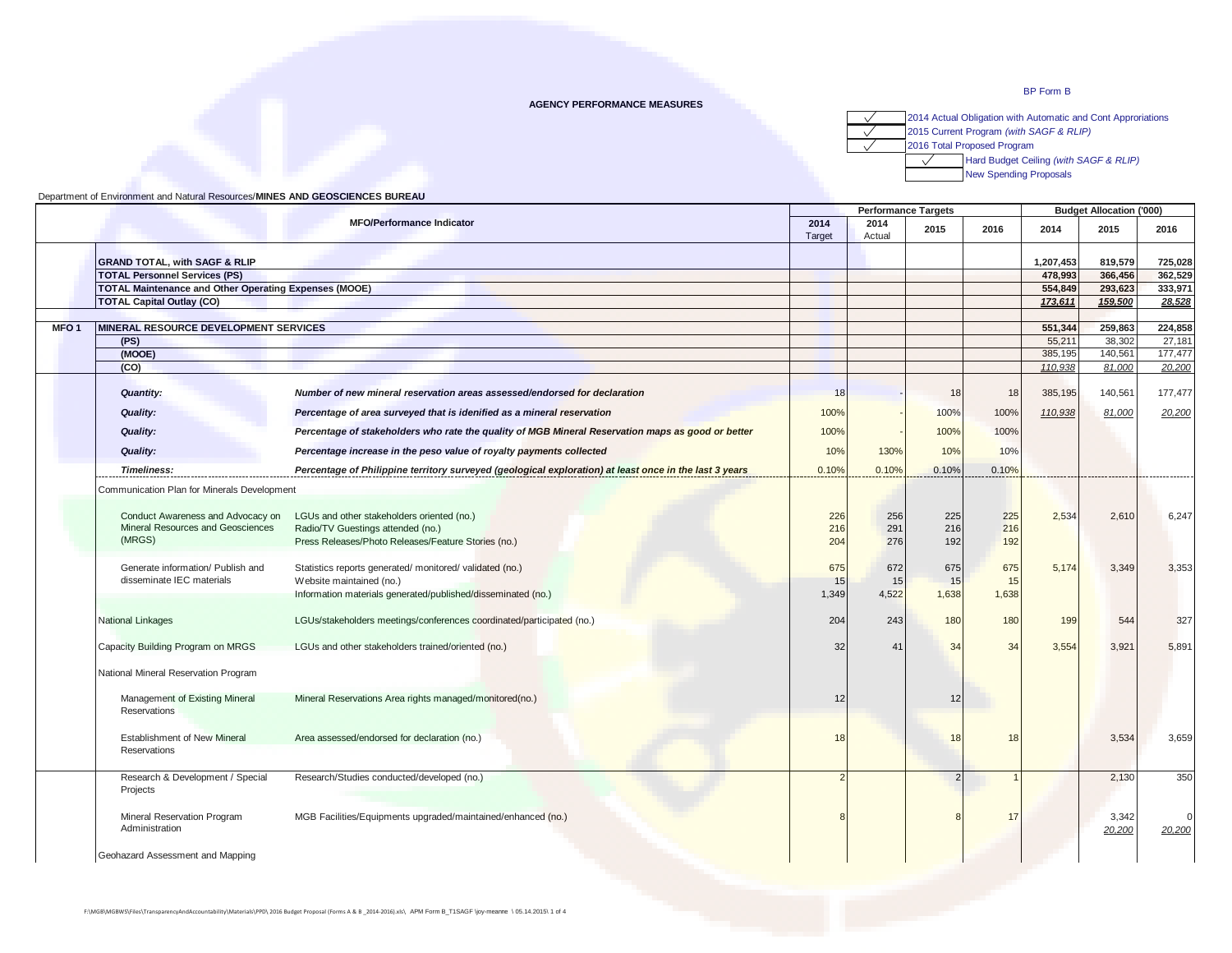#### **AGENCY PERFORMANCE MEASURES**

2014 Actual Obligation with Automatic and Cont Approriations  $\checkmark$  $\overline{\sqrt{}}$ 2015 Current Program *(with SAGF & RLIP)*  $\sqrt{}$ 



 $\sqrt{}$ Hard Budget Ceiling *(with SAGF & RLIP)*

New Spending Proposals

|                  |                                                                                                  |                                                                                    |            | <b>Performance Targets</b> |         |         |                  | <b>Budget Allocation ('000)</b> |                          |  |
|------------------|--------------------------------------------------------------------------------------------------|------------------------------------------------------------------------------------|------------|----------------------------|---------|---------|------------------|---------------------------------|--------------------------|--|
|                  |                                                                                                  | <b>MFO/Performance Indicator</b>                                                   |            | 2014<br>Actual             | 2015    | 2016    | 2014             | 2015                            | 2016                     |  |
|                  | Land Field Mapping and Survey                                                                    | <b>LGUs assessed</b><br>a) Municipality (no.)<br>b)Relocation sites assessed (no.) | 218<br>232 | 218<br>775                 |         |         | 84,801<br>75,210 |                                 |                          |  |
|                  | Outsourcing/ Rationalization Plan/<br><b>Additional Municipality</b>                             | <b>LGUs assessed</b><br>a) Municipality (no.)<br>Relocation sites assessed (no.)   | 466<br>466 | 466<br>466                 |         |         | 244,131<br>500   |                                 |                          |  |
|                  | Vulnerability and Risk Assessment                                                                | <b>LGUs assessed</b><br>a) Municipality/Cities (no.)                               |            |                            | 35      | 35      |                  | 16,548<br>20,558                | 15,750<br>$\mathcal Q$   |  |
|                  | Updating of 1:10,000 scale geohazard<br>maps as a result of changes due to<br>natural calamities | <b>LGUs assessed</b><br>a) Municipality/Cities (no.)                               |            |                            | 20      | 20      |                  | 5,000                           | 5,000                    |  |
|                  | IEC campaign on Geohazard and VRA<br>Maps                                                        | Consultation/Workshops for Barangay Captains & Officials conducted (no.)           |            |                            | 5,802   | 5,800   |                  | 27,275                          | 29,000                   |  |
|                  | Detailed Sub-surface Assessment                                                                  | LGUs assessed<br>a) Municipality/Cities (no.)                                      |            |                            | 15      |         |                  | 7,500                           |                          |  |
|                  | Coastal Geohazard and Impact of Climate                                                          | <b>LGUs assessed</b><br>a) Municipality/Cities (no.)                               | 122        | 122                        | 166     | 186     | 12,738           | 25,659                          | 44,619                   |  |
|                  | Geologic Mapping                                                                                 |                                                                                    |            |                            |         |         |                  |                                 |                          |  |
|                  | Geologic Quadrangle Mapping and<br>Surveys                                                       | Area surveyed (ha.)<br>Quadrangle maps produced (no.)                              | 30,000     | 30,000                     | 30,000  | 40      | 3,379<br>4,870   | 3,938<br>8,000                  | 20,000<br>$\mathcal{Q}$  |  |
|                  | <b>Laboratory Services</b>                                                                       | Determinations Made (no.)                                                          | 837,210    | 1,076,949                  | 834,582 | 834,582 | 16,281<br>2,500  | 21,974<br>242                   | 25,281<br>$\overline{0}$ |  |
|                  | Groundwater Resource Assessment                                                                  | LGUs assessed<br>a) Municipality (no.)<br>b) Province (no.)                        | 36         | 61                         | 58      | 18      | 12,404<br>27,858 | 13,237<br>32,000                | 18,000<br>$\Omega$       |  |
| MFO <sub>2</sub> | <b>MINING REGULATION SERVICES</b>                                                                |                                                                                    |            |                            |         |         | 293,789          | 242,296                         | 199,890                  |  |
|                  | (PS)                                                                                             |                                                                                    |            |                            |         |         | 178,920          | 153,413                         | 137,194                  |  |
|                  | (MOOE)                                                                                           |                                                                                    |            |                            |         |         | 84,869           | 61,383                          | 62,696                   |  |
|                  | (CO)                                                                                             |                                                                                    |            |                            |         |         | 30,000           | 27,500                          | $\mathcal{O}$            |  |
|                  | <b>PI 1 Permit Issuance</b>                                                                      |                                                                                    |            |                            |         |         |                  |                                 |                          |  |
|                  | <b>Quantity:</b>                                                                                 | Number of mining permits/contracts issued and agreements endorsed for approval     | 3,331      | 5,369                      | 3,507   | 3,507   | 28,740           | 19,624                          | 16,778                   |  |
|                  | <b>Timeliness:</b>                                                                               | Percentage of agreements entered into within 4 months from tendering               | 90%        | 99.3%                      | 90%     |         |                  | 0                               | $\Omega$                 |  |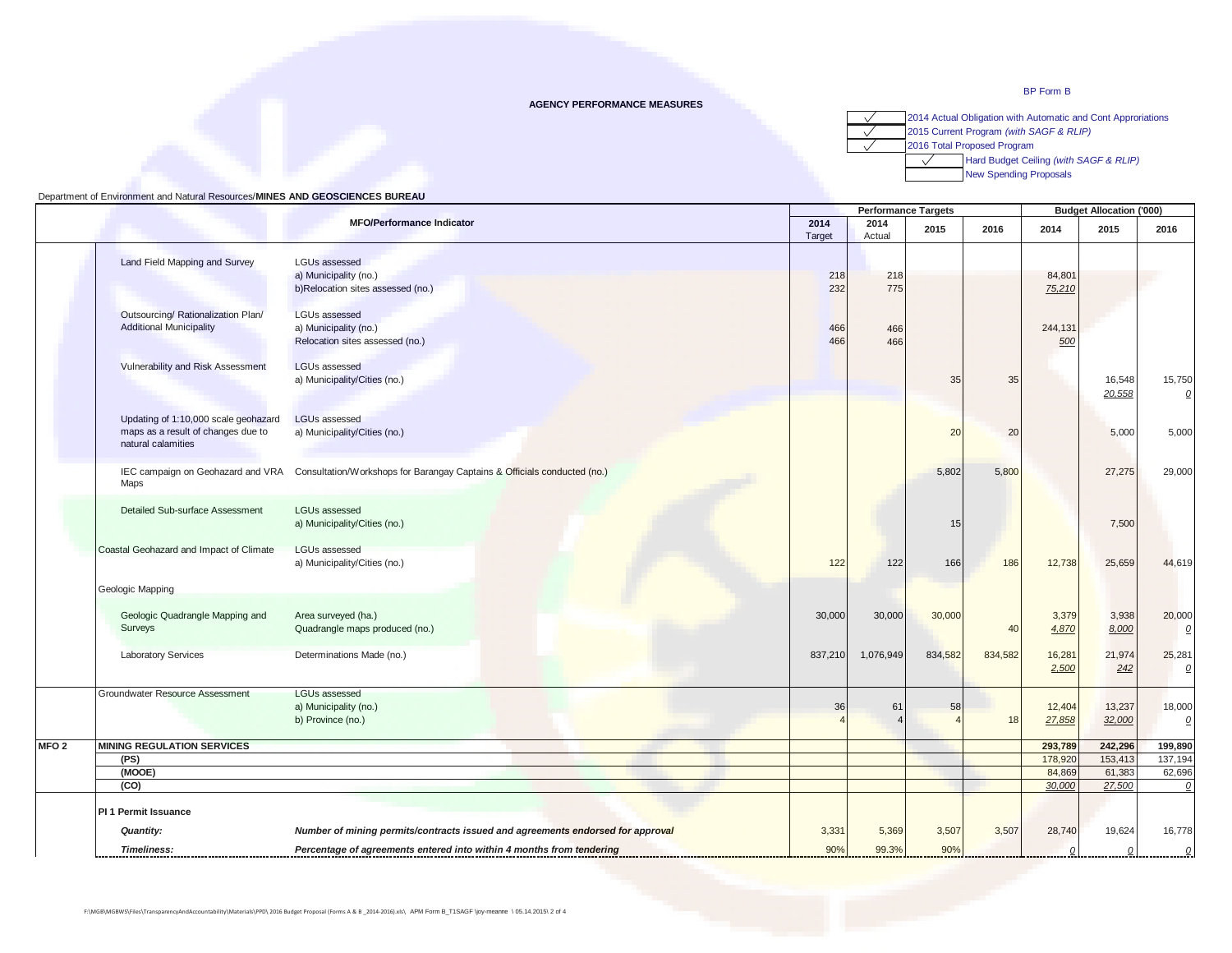#### **AGENCY PERFORMANCE MEASURES**

2014 Actual Obligation with Automatic and Cont Approriations  $\checkmark$  $\overline{\sqrt{}}$ 2015 Current Program *(with SAGF & RLIP)* 2016 Total Proposed Program  $\sqrt{}$ 

 $\sqrt{}$ Hard Budget Ceiling *(with SAGF & RLIP)*

New Spending Proposals

| <b>MFO/Performance Indicator</b>                                                                                                                                                   |                                                                                                                                                                |                 | <b>Performance Targets</b> |                |                |                             | <b>Budget Allocation ('000)</b> |                                   |  |  |
|------------------------------------------------------------------------------------------------------------------------------------------------------------------------------------|----------------------------------------------------------------------------------------------------------------------------------------------------------------|-----------------|----------------------------|----------------|----------------|-----------------------------|---------------------------------|-----------------------------------|--|--|
|                                                                                                                                                                                    |                                                                                                                                                                | 2014<br>Target  | 2014<br>Actual             | 2015           | 2016           | 2014                        | 2015                            | 2016                              |  |  |
| Mineral Investment Promotion Program                                                                                                                                               |                                                                                                                                                                |                 |                            |                |                |                             |                                 |                                   |  |  |
| Issuance of mining contracts/permits<br>and other related permits                                                                                                                  | Issued/endorsed mining rights/contracts/permits (no.)<br>a) Agreements/contracts/permits (FTAA/MPSA/EP/ISAGP/SSMP/MPP/MOEP)<br>b) Other mining related permits | 790<br>2,541    | 1,358<br>4,011             | 846<br>2,661   | 846<br>2,661   | 15,881                      | 15,259                          | 11,893                            |  |  |
|                                                                                                                                                                                    | Declaration of Mining Project Feasibility endorsed for Approval (no.)                                                                                          |                 | 10                         |                |                |                             |                                 |                                   |  |  |
| Development of Small-scale Mining                                                                                                                                                  | P/CMRB operationalized/reconstituted (no.)<br>Declaration of Minahang Bayan (no.)<br>Provinces inventoried for Small scale Mining sites (no.)                  | 110<br>58<br>74 | 113<br>58<br>74            | 85<br>15<br>73 | 85<br>15<br>73 | 12,859                      | 4,365                           | 4,885                             |  |  |
|                                                                                                                                                                                    | <b>Technical Assistance</b><br>SSMiners/LGUs trained (no.)                                                                                                     | 26              | 29                         | 27             | 27             |                             |                                 |                                   |  |  |
| PI 2 Monitoring                                                                                                                                                                    |                                                                                                                                                                |                 |                            |                |                |                             |                                 |                                   |  |  |
| Quantity:                                                                                                                                                                          | Number of sites and facilites monitored and/or inspected with reports issued                                                                                   | 1,197           | 1,216                      | 1,067          | 1,067          | 48,385                      | 36,609                          | 41,846                            |  |  |
| Quality:                                                                                                                                                                           | Percentage of agreements with 1 or more violations over the last 3 years                                                                                       | 10%             | 1.8%                       | 10%            | 10%            | 30,000                      | 27,500                          | 0                                 |  |  |
| <b>Timeliness:</b>                                                                                                                                                                 | Percentage of sites that have been inspected more than twice in the last 2 years                                                                               | 100%            | 100%                       | 100%           | 100%           |                             |                                 |                                   |  |  |
| Monitor/audit of approved mining<br>contracts/permits as to compliance to the<br>implementation of approved Work Program<br>and Safety, Health, Environment and Social<br>Programs | Permit areas/projects monitored (no.)<br>a) Work Program<br>b) Safety, Health, Environment and Social Programs<br>Permit areas/projects audited (no.)          | 593<br>604      | 601<br>615                 | 550<br>517     | 550<br>517     | 7,211<br>25,953<br>$\Omega$ | 5,925<br>13,587<br>2,500        | 6,740<br>22,028<br>$\overline{0}$ |  |  |
|                                                                                                                                                                                    | a) Work Program<br>b) Safety, Health, Environment and Social Programs                                                                                          | 62<br>14        | 83<br>21                   | 50<br>20       | 50<br>20       | 2,372<br>3,330              | 2,430<br>3,181                  | 1,254<br>2.464                    |  |  |
|                                                                                                                                                                                    | Multi-Partite Monitoring Team (MMT) operationalized (no.)                                                                                                      | 191             | 235                        | 182            | 182            | 1,018                       | 729                             | 410                               |  |  |
| Mine Rehabilitation Program                                                                                                                                                        |                                                                                                                                                                |                 |                            |                |                |                             |                                 |                                   |  |  |
| a. Bagacay Mine area                                                                                                                                                               | Reforestation of Peripheral site conducted (ha.)<br>(establishment, care and maintenance of area)                                                              | 70              | 70                         | 70             | 70             | 522                         | 1,664                           | 592                               |  |  |
|                                                                                                                                                                                    | Engineering Mitigating Measures implemented (no.)<br>(Limestone Rock Dam enhancement, diversion channel/pipeline construction, Slope stabilization, etc.)      |                 |                            |                |                | 3,109<br>7,000              | 2,754                           | 1,829                             |  |  |
|                                                                                                                                                                                    | Revegetation/Reforestation of Bagacay Mine Area conducted (ha.)                                                                                                | 40              |                            | 25             | 100            | $\Omega$<br>8,281           | 58<br>10,000                    | 65<br>$\overline{0}$              |  |  |
| b. Other Abandoned/<br><b>Inactive/Closed Mines</b>                                                                                                                                | Reconnaissance Survey of Abandoned/Inactive Closed Mine Sites (no.)                                                                                            |                 |                            |                |                |                             | 3,472                           |                                   |  |  |
|                                                                                                                                                                                    | Risk Assessment of Abandoned/inactive mining areas/sites conducted (no.)                                                                                       |                 |                            |                |                | 3,919                       | 159                             | 3,826                             |  |  |